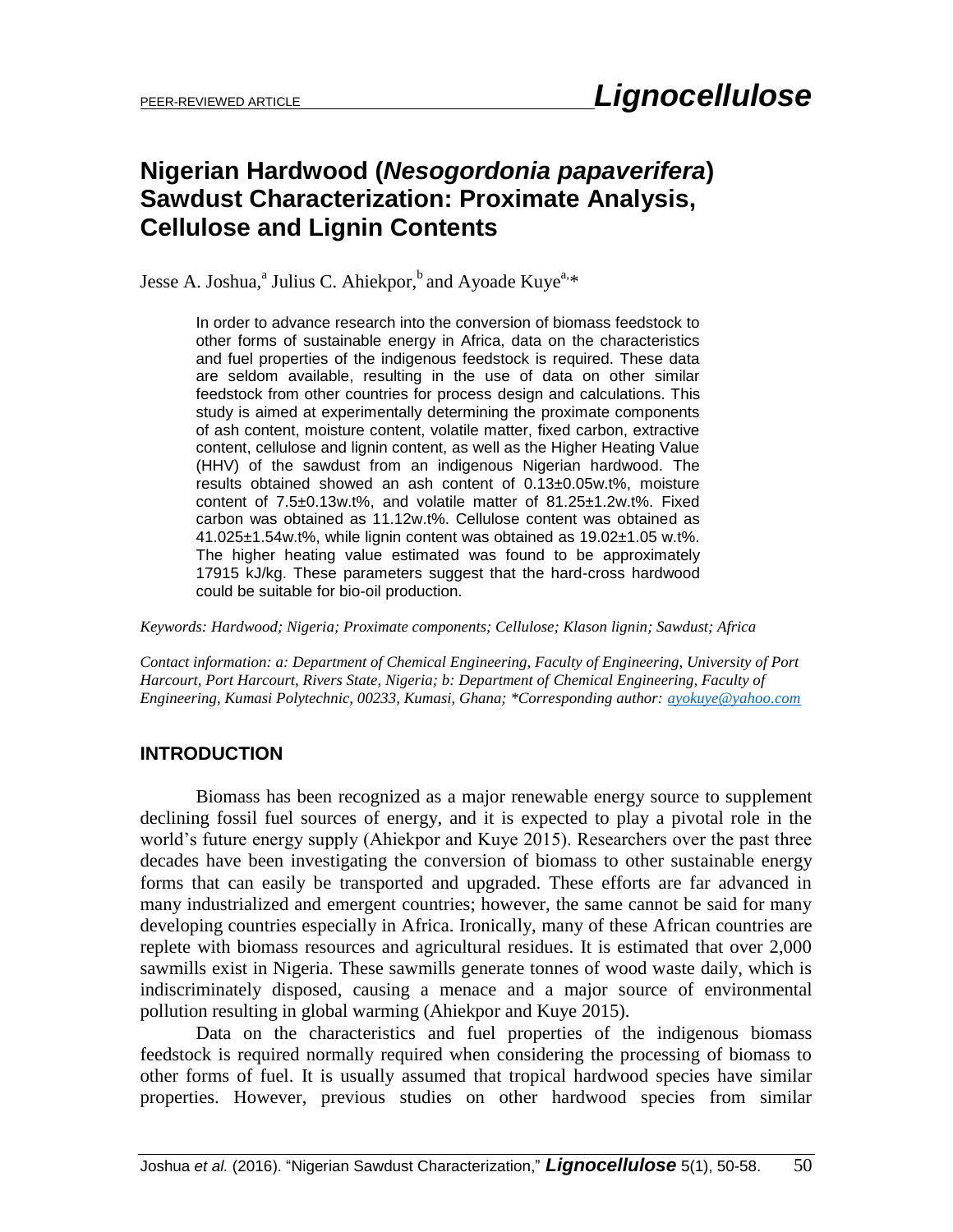geographical regions suggest that its properties can sometimes vary significantly (Turn *et al.* 2005; Adegode *et al.* 2014; Mitchual *et al.* 2014). These studies suggested that a biomass material should be properly assessed of its properties before selecting it for a particular fuel purpose.

This work seeks to determine the fuel properties of Nigerian indigenous hardcross hardwood (*Nesogordonia papaverifera*) sawdusts with a view to affirming if it could be used as a feedstock for bio-oil production. The properties determined include ash content, moisture content, volatile matter, fixed carbon, organic content, cellulose, and lignin composition. The higher heating value of the biomass is also calculated.

#### **EXPERIMENTAL**

#### **Materials and Methods**

The sawdust was obtained from Illobuchi sawmill, Port Harcourt, Rivers state, Nigeria. The reagents included sodium chlorite (Manufacturer: Sigma-Aldrich, assay: 80 percent), and acetic acid (Sigma-Aldrich, density: 1.05 g/cm<sup>3</sup>) and 98% sulphuric acid (Sigma Aldrich, 1 mmHg, density: 1.840 g/ml at  $25^{\circ}$ C) and distilled water.

Major equipment used for this research included a heating element (J.P. Selecta S.A, 3003145, S/N 0548400, 230V, 50/60 Hz, Spain), muffle furnace (J.P. Selecta, S.A, 582543 S/N, 230 VAC, 00-C/2000367, 50/60 Hz, 3500W, Spain), precision balance (RADWAG electronics, 2013, Poland, Presicion: 0.001 grams), and an electro-magnetic sieve shaker (BA 200N, 01006, 230 V, 50/60 Hz, 450 VA, Spain).

#### **Proximate Analysis**

The proximate analysis was carried out as follows:

#### *Ash content*

The ash content was determined following ASTM methods (ASTM E830, 2008). In this procedure, a porcelain crucible was weighed and oven dried until its weight was constant. A sample weight of 2g was then measured and placed in the crucible. The crucible and content were then weighed to the nearest 0.001g. The sawdust sample was then ashed at 550  $\degree$ C. Ashing was conducted for 4 hours at a regulated temperature range of  $550±5$ °C. After 4 hours, the crucible was carefully withdrawn and cooled in a dessicator. After cooling, it was weighed to the nearest 0.001g. This procedure was conducted in triplicate. The ash content was calculated using Eq. 1,

$$
PAC = \frac{Z}{A} \times 100
$$
  
(1)

Where *Z* is the weight of ash, in grams (g), and *A* is the weight of the oven dried sample at  $105^{\circ}$ C, in grams (g)

#### *Percent moisture content*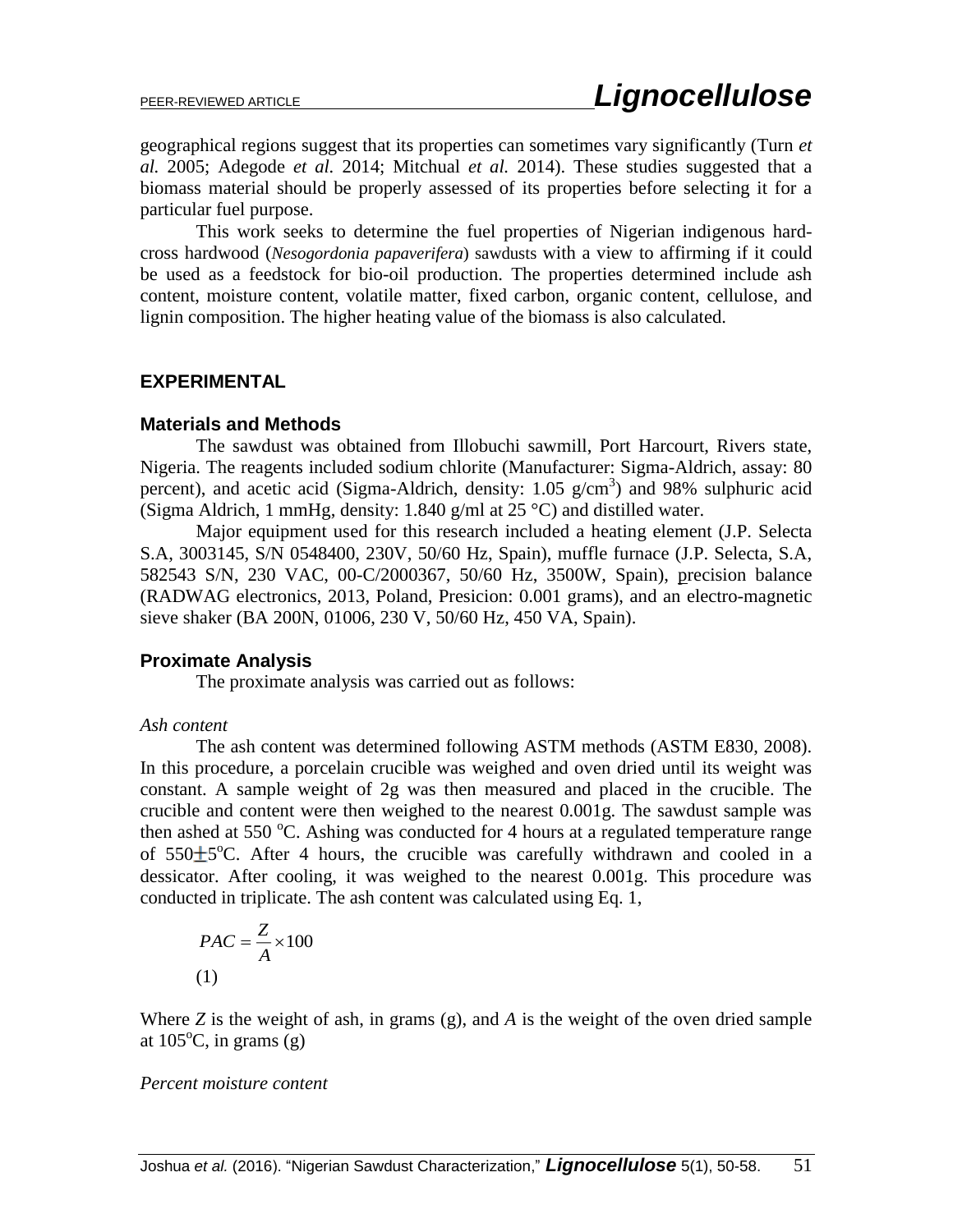To obtain the percent moisture content, 2g of the sawdust sample was placed in a porcelain crucible. The crucible was weighed. It was then dried at  $105 \pm 5$  degrees Centigrade for 60 minutes. After 60 minutes, the crucible was withdrawn and cooled. The crucible was then weighed to the nearest 0.001g. This procedure was conducted in triplicate. The moisture content was found on a percentage basis using Eq. 2. (Akowuah *et al.* 2012),

$$
PMC = \frac{D}{E} \times 100
$$
  
(2)

where *D*is the weight change, in grams (g), and *E*is the original weight of sawdust, in grams (g).

#### *Percent volatile matter*

A weight of 2g of sawdust sample was measured into the crucible and was oven dried at 105  $\rm{^{\circ}C}$  for 1 hour. The oven dried sample is cooled in a desiccator and weighed. The cooled and dried sample was then heated at a temperature range of 550  $\pm$ 5<sup>o</sup>C for 10 minutes. The crucible was then withdrawn and cooled. After cooling, the crucible was then weighed to the nearest 0.001g. This procedure was conducted in triplicate. This parameter was then calculated on a percent basis using equation 3 (ASTM D2974, 2002),

$$
PVM = \frac{A - B}{A} \times 100
$$
  
(3)

Where *A* is the weight of the oven-dried sample at  $105^{\circ}$ C, in grams (g), and *B* is the weight of the sample after 10 min in the furnace at 550°C, in grams (g).

#### *Percent fixed carbon*

This proximate component was determined on a percentage basis using Eq. 4 (Akowuah *et al.* 2012):

$$
FixedCarbon = 100\% - (PAC + PVM + POC)
$$
  
(4)

#### **Extractive Content**

#### *Water soluble extractives*

A paper tray was wiped and weighed to the nearest 0.001g. It was then dried at 105  $\pm$  5°C until it assumed a constant weight. The sawdust was placed in the paper tray and weighed to the nearest 0.001g. The combined weight of the tray and the sawdust sample was then recorded. The sample was charged into a porous thimble and then placed inside the Soxhlet extractor. 500 mL of water was dispensed into a 500  $\pm$  50 mL round bottom flask, which was then placed on a heating mantle. The Soxhlet extraction apparatus was then coupled to the 500 mL flask. And extraction was conducted for 4 hours. After the extraction, the supernatant was collected. It was evaporated until it reached a volume of about 15  $\pm$  5 mL. Then it was dried at 105  $\pm$  5 °C until a constant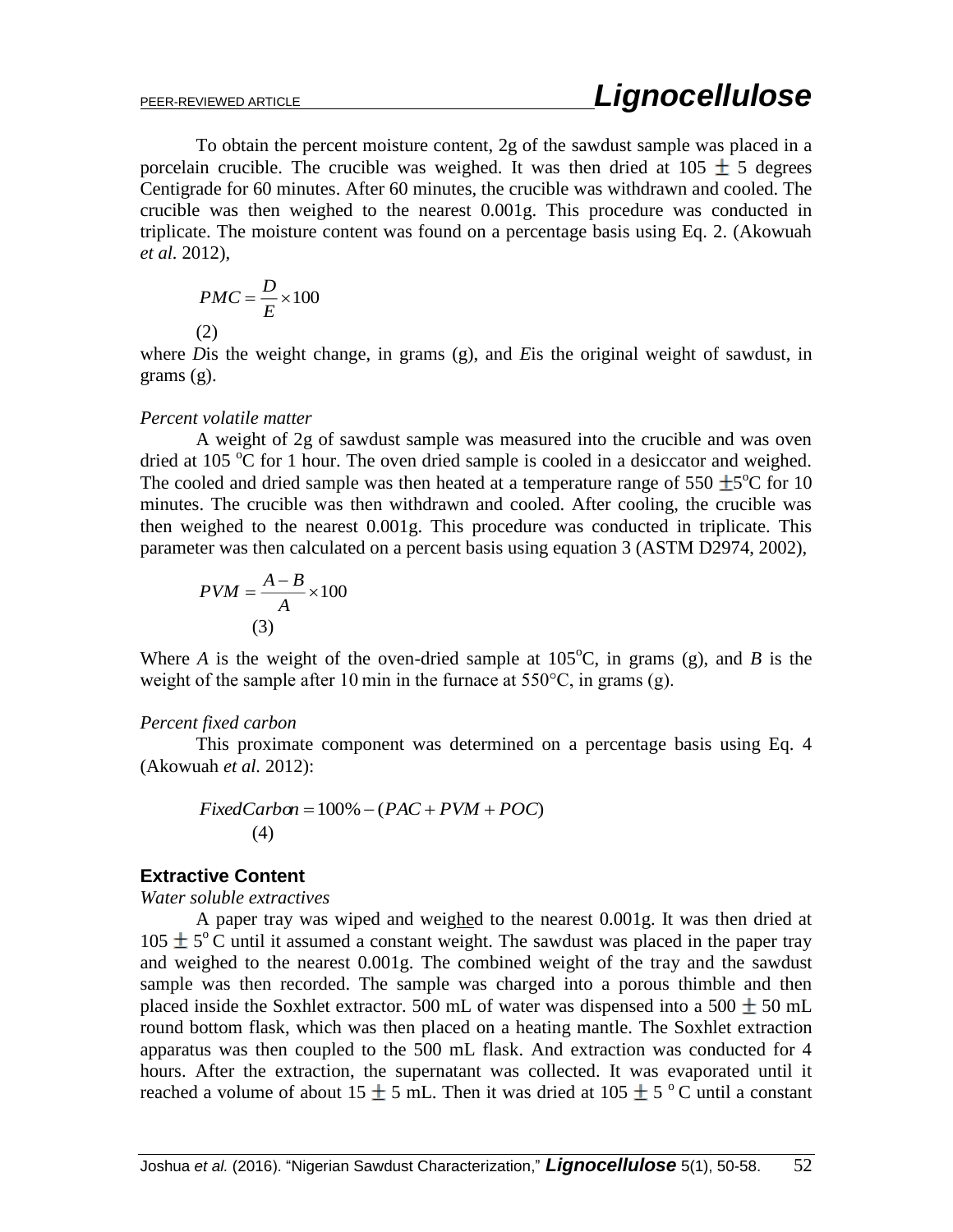weight was reached (ASTM E1690, 2003). The residue obtained thereafter represents the water soluble extractives.

#### *Ethanol soluble extractives*

To conduct this Compositional analysis, the sample was dried until there was no variance in weight. The dried sample was then weighed and charged into a thimble and then placed inside the Soxhlet extractor. 360 mL of water was then measured using a volumetric cylinder and dispensed into a 500 mL round bottom flask, which was then placed on the heating mantle. The soxhlet extraction mechanism was then coupled to the flask. After the extraction was conducted for 4 hours using ethanol, the supernatant was collected. It was evaporated until it reached a volume of about  $15 \pm 5$  mL. It was then dried at 105  $\pm$  5 °C until a constant weight was reached. The final residue represents the ethanol soluble extractive of the biomass.

#### *Total extractive content*

The total extractive content represents the summation (by weight) of the water and ethanol soluble extract,

$$
X_E = X_{WE} + X_{EE}
$$
  
(5)

where  $X_E$  is the total extractive content, wt%,  $X_{WE}$  is the water soluble extract, wt%, and  $X_{\text{EE}}$  is the ethanol soluble extract, wt%.

#### **Cellulose Content**

The Base-Acid-Base-Acid-Base method as described by (ASTM 1721, 2009), was used for the cellulose extraction. After extraction, the wood was washed with ultrapure water to pH 4. The final product (Cellulose) was dried in a muffle furnace at a constant temperature of 105  $\degree$ C for 4 hours. The extraction was done in triplicates for fine (size range:  $425 - 300 \text{ \mu m}$ ), fairly coarse (size range:  $710 - 500 \text{ \mu m}$ ), coarse (size range: 1mm - 700 µm), and very coarse (size range: greater than 1 mm) particle sizes.The final product suspected to be cellulose was then subjected to a tri-iodide phosphoric acid confirmatory histochemical test.

#### **Lignin Content**

The Klason Lignin was extracted using ASTM D1106. It involves the use of 72% sulphuric acid to dissolve all the carbohydrates in the extracted-free wood sample leaving lignin as the insoluble residue. The extraction was done in triplicates for fine (size range: 425 - 300 µm), fairly coarse (size range: 710 - 500 µm), coarse (size range: 1mm - 700 µm), and very coarse (size range: greater than 1 mm) particle sizes. The residue was washed with 500 mL of hot water to remove any other contacted acid. Thereafter, it was dried at 105  $\pm$  5 °C for 2 hours. After drying, it was then weighted as the weight of the Acid Insoluble Lignin. The percent weight of Lignin was found using Eq. 6,

$$
X_L = (W_{CL} - W_C) \times 100
$$
  
(6)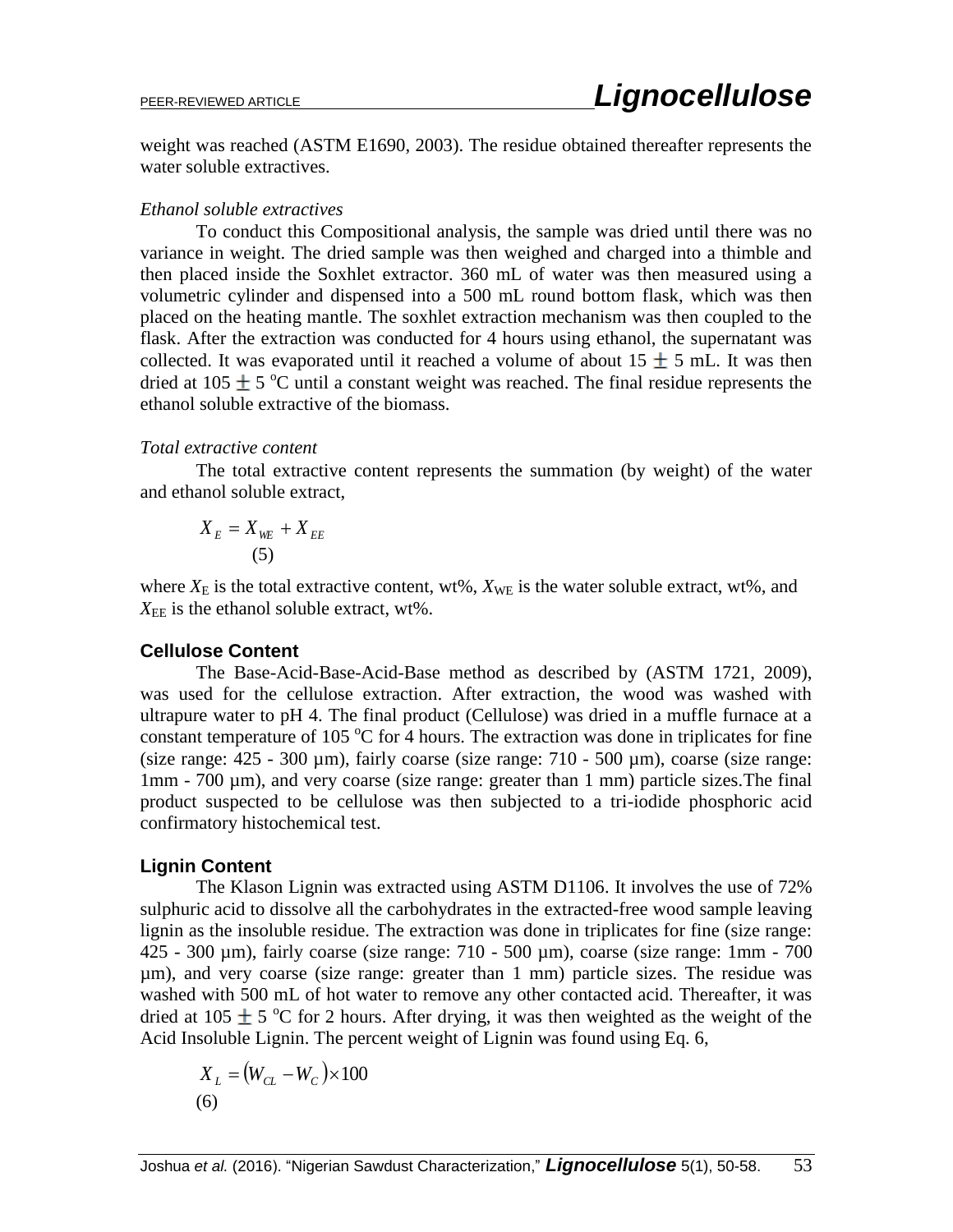Where  $X_L$  is the weight percent of lignin content,  $W_{CL}$  is the weight of crucible and lignin, grams, and  $W_c$  is the weight of the crucible used to measure, grams.

# **Higher Heating Value (HHV)**

According to White (1987), the HHV of wood species can be determined using,

$$
h_o = 7696 + 32X_L + 28.4X_E
$$
  
(7)  

$$
h_c = 7572 + 36.7X_L
$$
  
(8)

Where  $h_0$  is the higher heating value of the unextracted wood,  $h_c$  is the higher heating value of the extracted wood,  $X_L$  is the klason lignin content, wt%, and  $X_E$  is the extractive content, wt%

# **RESULTS AND DISCUSSION**

Each of the experimental procedures described in the previous section was repeated nine (9) times. The averaged results with their deviations are presented in Tables 1 to 4.

| Proximate components | Mean, % wt (As received basis) |  |  |
|----------------------|--------------------------------|--|--|
| Ash content          | $0.13 \pm 0.05$                |  |  |
| Moisture content     | $7.5 \pm 0.13$                 |  |  |
| Volatile matter      | $81.25 \pm 0.11$               |  |  |
| Fixed carbon         | $11.12 \pm 0.03$               |  |  |

**Table 1**. Proximate Analysis

| <b>Table 2. Higher Heating Value (HHV)</b> |  |  |  |
|--------------------------------------------|--|--|--|
|                                            |  |  |  |

| Sample                        | HHV (kJ/kg) |
|-------------------------------|-------------|
| Non-Extracted sample, $h_{0}$ | 17915.20    |
| Extracted sample, $h_c$       | 17915.14    |

#### **Table 3**. Cellulose Content

| <b>Particle Size</b>   | Mean cellulose content, wt% |
|------------------------|-----------------------------|
| Very coarse (≥1mm)     | 41.1 $\pm$ 0.3              |
| Coarse $(2710 \mu m)$  | $40.9 \pm 0.4$              |
| Fairly coarse (≥500µm) | 41.0 $\pm$ 0.3              |
| Fine $(2300 \mu m)$    | $41.1 \pm 0.2$              |

#### **Table 4.** Lignin Content

| <b>Particle Size</b>   | Lignin content, wt% |
|------------------------|---------------------|
| Very coarse (≥1mm)     | 22.67±0.80          |
| Coarse $(2710 \mu m)$  | $18.12 \pm 0.15$    |
| Fairly coarse (≥500µm) | $18.23 \pm 0.12$    |
| Fine $(2300 \mu m)$    | $17.03 + 0.12$      |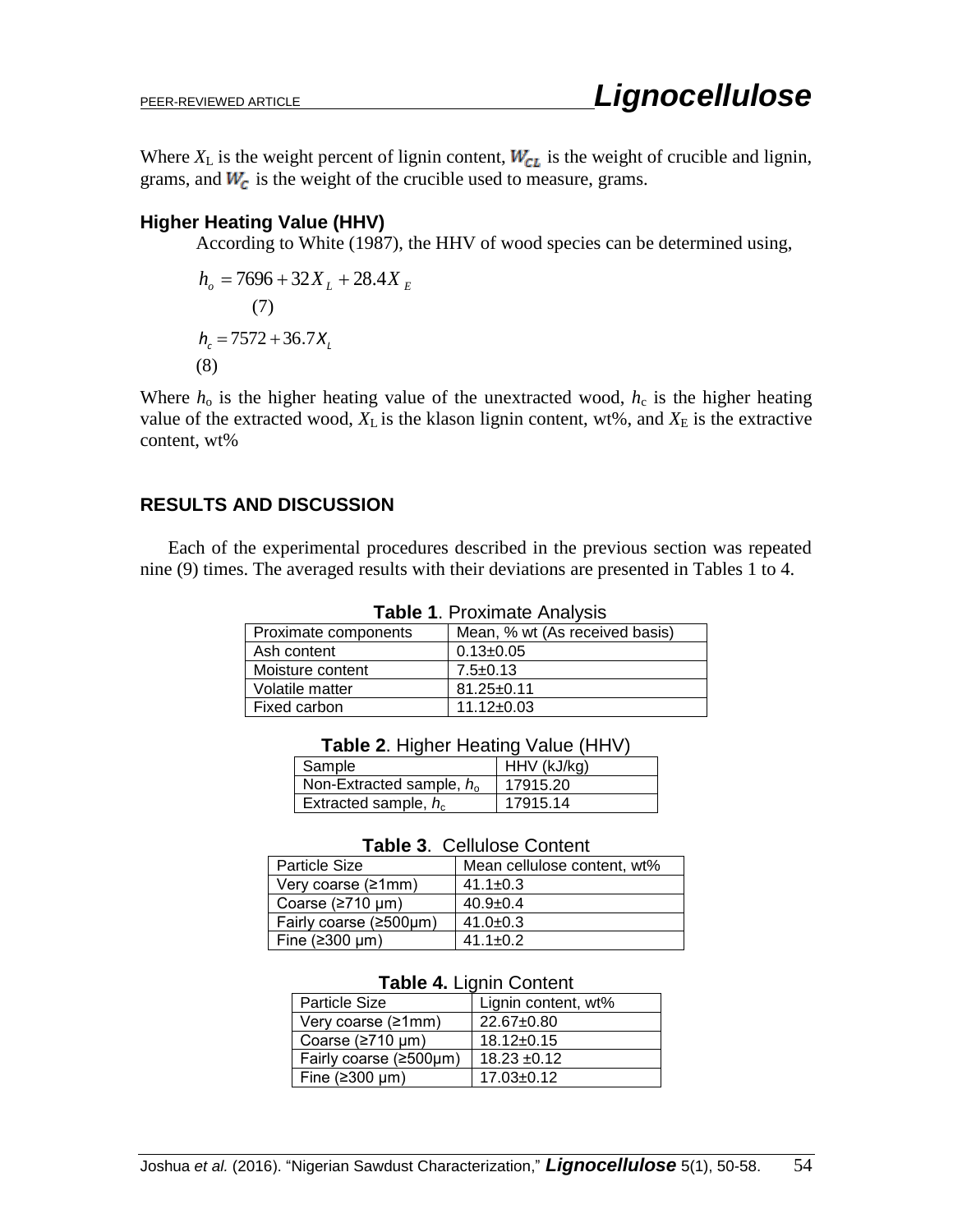## **Ash Content**

The ash which is the non-combustible constituent of the sawdust sample is shown in Table 1. The value of 0.13% is lower than the values reported in the literature as indicated in Table 5. This indicates that the *Nesogordonia papaverifera* wood has a low mineral matter. Ash is an impurity that will not burn, so biomass with low ash content are better suited for pyrolysis than biomasses with higher ash content.

| Source/Species              | Ash<br>content<br>(w.t%) | Moisture<br>content<br>(w.t%) | Volatile<br>matter<br>(w.t%) | Fixed<br>carbon<br>(w.t%) | <b>HHV</b><br>(MJ/kg) | Cellulose<br>(w.t  %) | Lignin<br>(w.t%) |
|-----------------------------|--------------------------|-------------------------------|------------------------------|---------------------------|-----------------------|-----------------------|------------------|
| Mitchual et al.<br>(2014)   | $0.61 -$<br>5.04         |                               | $75.23 -$<br>80.60           |                           | $20.89 -$<br>22.22    |                       |                  |
| Salehi et al. (2013)        | 1.46                     | 5.96                          | 81.15                        | 11.42                     |                       |                       |                  |
| Schild et al. (2010)        | 0.4                      | 11.9                          |                              |                           | 17.63                 | 42.4                  | 22.7             |
| Telmo and Lousada<br>(2011) |                          | 7.3                           |                              |                           | 19.09                 |                       |                  |
| Ververiset al. (2003)       |                          |                               |                              |                           |                       | $37.7 -$<br>40.7      | $20.5 -$<br>27.3 |
| White (1987)                |                          |                               |                              |                           | 19.65                 |                       | 21.7             |
| This work                   | 0.13                     | 7.5                           | 81.25                        | 11.12                     | 17.92                 | 41.03                 | 19.02            |

**Table 5.**Properties of Different Wood Species

According to Kim *et al.* (2001), the combustion volume and efficacy of a fuel reduces with increasing ash content. Also the ash content of any biomass has a significant influence on the heat transfer to the surface of the biomass as well as the diffusion of oxygen to the biomass surface during combustion (Kim *et al*. 2001; Mitchual *et al*. 2014). This suggest that higher ash content in biomass could antagonise the bio-oil yield of a pyrolysis process (Jahirul *et al.* 2012).

## **Moisture Content**

From Table 1, it can be seen that the moisture content of the sample was 7.50±0.13wt%. The moisture content determines the total energy that is needed to bring the biomass up to disintegrate during pyrolysis. It also affects the internal temperature within the biomass (Holt-Giménez 2007). The higher the moisture content of the biomass, the more prolonged the pyrolysis process due to endothermic evaporation within the biomass, which will consequently prolong its residence time within the reactor. Higher biomass moisture also affects the quality of bio-oil.Moisture content of less than 10 wt% is usually recommended for feestocks intended for use for bio-oil production to minimize moisture content in bio-oil produced (Ibrahim *et al.* 2012). A higher moisture content results in phase separation of the bio-oil and also affects the quality of bio-oil in terms of viscosity and density (Kuye *et al.*2016).

## **Volatile Matter**

Volatile matter was obtained as  $81.25 \pm 1.2$  wt%. Biomass generally contains high volatile matter (Mohan *et al.* 2006). Our value confirms this and it is also within the range of values reported by previous authors as shown in Table 5.This fuel property makes the biomass sample, a highly reactive fuel. Biomass with high volatile matter give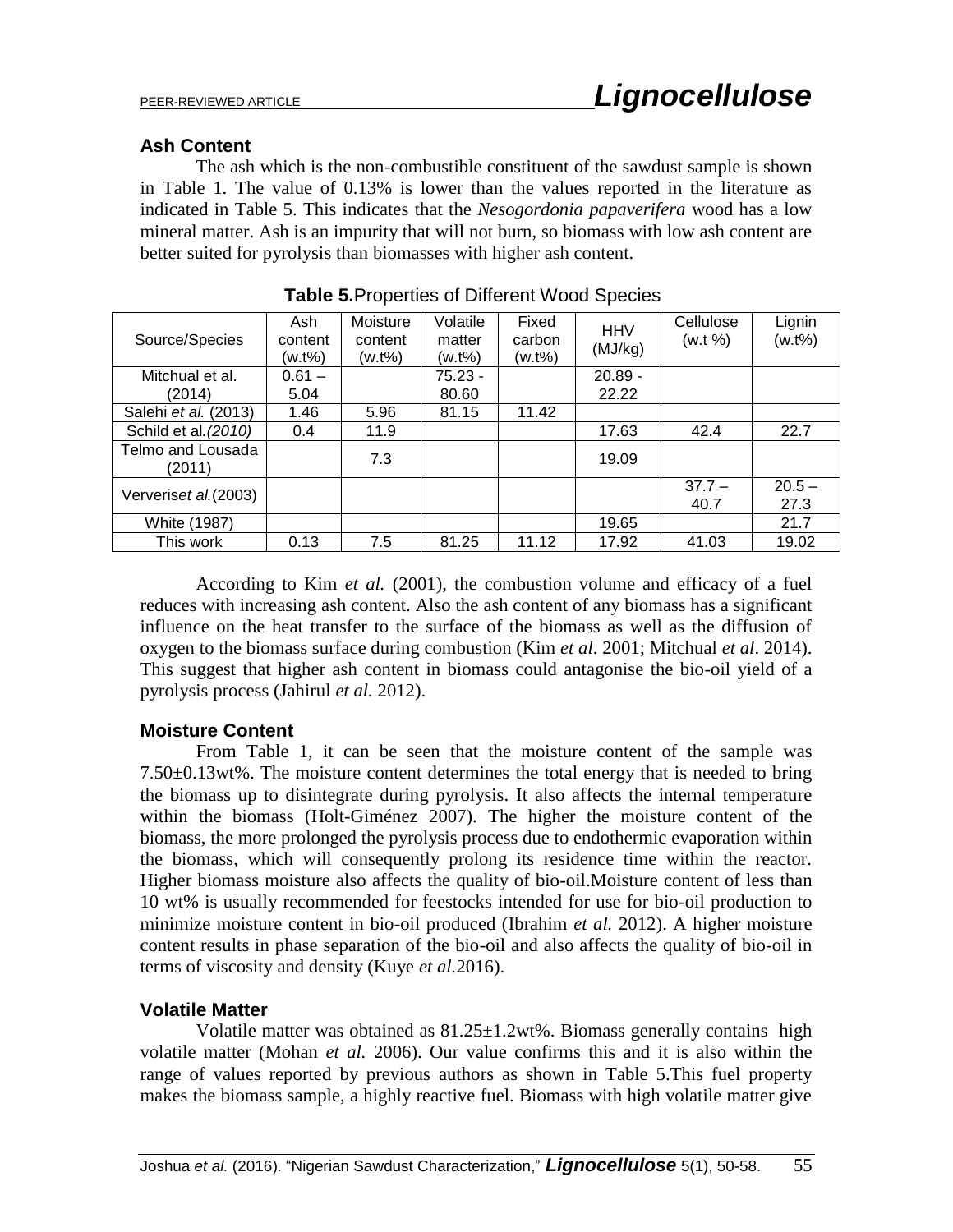a faster combustion rate while devolatizing during pyrolysis. Biomasses with low volatile, have been reported to result in smouldering which leads to a significant amount of smoke and release of toxic gases(Akowuah *et al.* 2012).

## **Fixed Carbon**

The fixed carbon, calculated using Eq. 4, was  $11.12\pm0.03$  wt%. The fixed carbon fuel property represents the amount of carbon available for char combustion during pyrolysis (Mohan *et al.* 2006).Higher fixed carbon favors the production of char during pyrolysis process.

#### **Effect of Particle Size on Cellulose Content andLignin Content**

As shown in Table 3, the cellulose content for hardwood sawdust was approximately 41wt%. Table 3 further indicated that the cellulose content was independent of the sawdust particle size. This value falls within the range of values obtained by Schild *et al.* (2010) and Ververis *et al.*(2003), as indicated in Table 5. It has also been reported that cellulose content for hardwood species fall within the range 40 to 47% (Mohan *et al.* 2006).

Table 4 shows the effect of particle size on lignin content. The maximum acid insoluble residue was obtained for the very coarse particle size of sawdust at 22.7 wt%. The larger the particle sizes the higher the lignin contentfor the range of particle size considered. Our sawdust ranged from 300 µm to 1000 µm.

## **CONCLUSION**

Proximate and compositional components of indigenous Nigerian hardwood sawdust have been determined using available tools and analytical procedures.The proximate components of ash content, moisture content, volatile matter and fixed carbon were obtained as 0.13±0.05wt%, 7.5±0.13wt%, 81.25±1.2wt%, and 11.13±0.03wt%, respectively. The cellulose and lignin content of the hardwood was found to be  $41.03\pm1.54$  wt% and  $19.02\pm1.05$  wt% respectively. The cellulose content was independent of the sawdust particle size while the lignin content varied with the sawdust particle. The higher heating value (HHV) for non-extracted sample and extractive free sample were estimated at 17915.20 and17915.14 kJ/kg respectively. The low ash content and the high volatile matter of the hardwood sawdust make it suitable for use as feedstock for bio-oil production.

#### **ACKNOWLEDGEMENT**

Our profound gratitude goes to the Petroleum Technology Development Fund (PTDF), Nigeria for funding this research.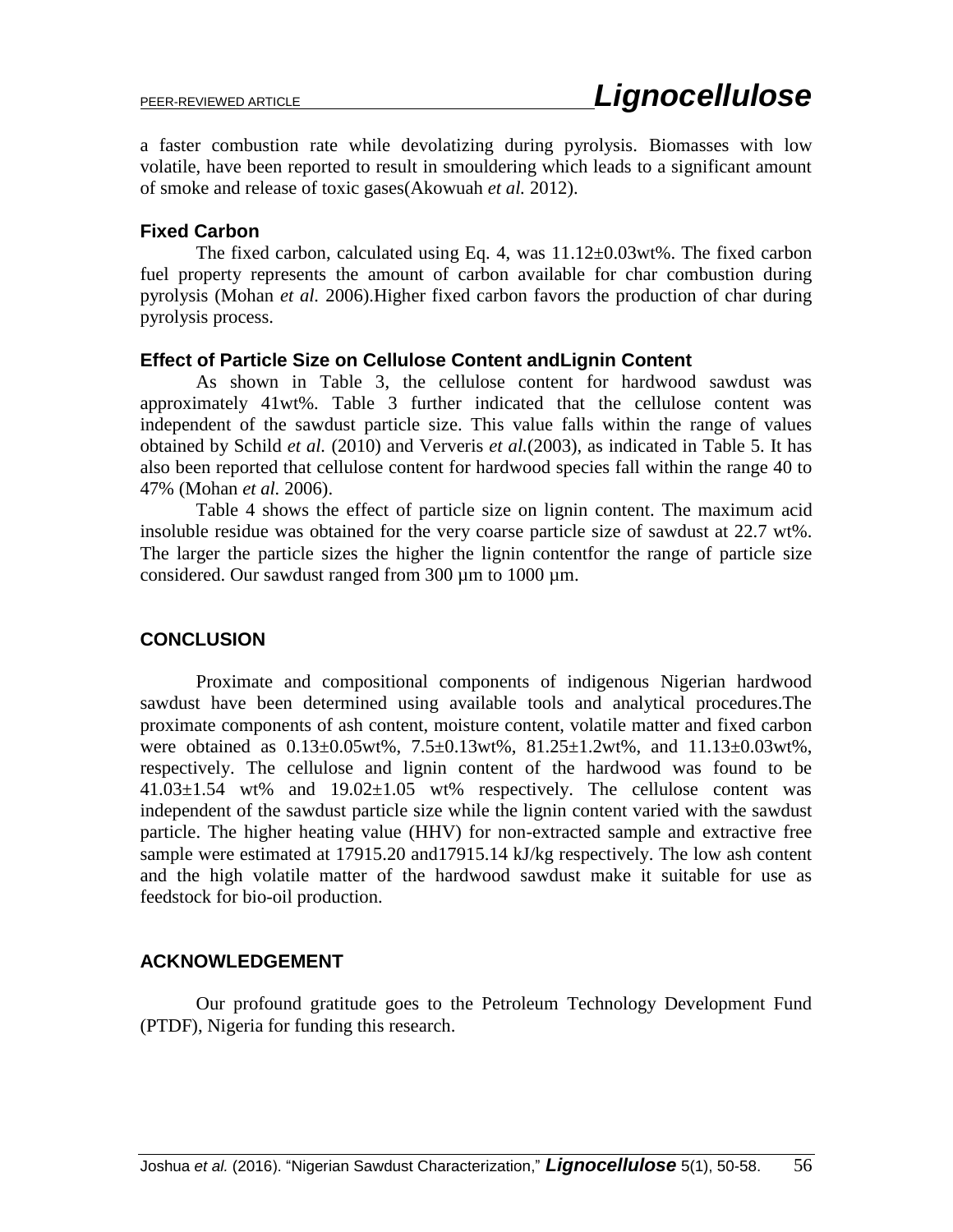## **REFERENCES**

- Adegoke, O.A., Fuwape, J. A., Fabiyi, J. S. (2014). "Combustion properties of some tropical wood species and their pyrolytic products characterization". *Energy and Power. 4(3)*:54-57.
- Ahiekpor, J. C., and Kuye, A. (2015). "Production of bio-oil in Nigeria: Challenges and Prospects," *Journal ofPetroleum Technology Development Fund* (Submitted).
- Akowuah, J.O., Kemausuor, F., and Mitchual, S.J. (2012)."Physico-chemical characteristics and market potential of sawdust charcoal briquettes,"*International Journal of Energy and Environmental Engineering*3, 6 pp.DOI: 10.13031/2013.32359
- ASTM D2974. (2002). "Standard test methods for moisture, ash, and organic matter of peat and organic soils,"*ASTM Journal of Standards*.
- ASTM E1690. (2003). "Determination of ethanol extractives in biomass,"*Annual Book of ASTM Standards, 11.05*. Philadelphia, PA, USA: American Society for Testing and Materials.
- ASTM E830. (2008). "Standard method for determining ash content in biomass,"*ASTM Journal of standards* . PA, USA.

Holt-Giménez, E. (2007). "The biofuel myths," The New York Times. July 10. [http://www.nytimes.com/2007/07/10/opinion/10iht](http://www.nytimes.com/2007/07/10/opinion/10iht-edholt.1.6588231.html?pagewanted=all)[edholt.1.6588231.html?pagewanted=all](http://www.nytimes.com/2007/07/10/opinion/10iht-edholt.1.6588231.html?pagewanted=all)

- Ibrahim, N., Jensen, P.A., Dam-Johansen, K., Ali, R.R., and Kasmani, R.M. (2012). "Influence of reaction temperature and water content on wheat straw pyrolysis," *International Journal of Chemical, Molecular, Nuclear, Materials and Metallurgical Engineering* 6(10).
- Jahirul, M.I, Rasul, M.G., Chowdhury, A.A., and Ashwath, N. (2012). "Biofuels production through biomass pyrolysis - A technological review,"*Energies* 4952- 5001.
- Kim, H. J., Lu, G. Q., Naruse, I., Yuan, J., and Ohtake, K. (2001). "Modelling combustion characteristics of bio-coal briquettes," *Journal of Energy Resources Technology*123, 27-31.
- Kuye, A., Ahiekpor, J.C., and Osei-Wusu, A. (2016). "Fast pyrolysis of Nigeria dantahardwood (*Nesogordoniapapaverifera.*) and obechesoftwood (*Triplochitonscleroxylon*)sawdust," *Journal of Petroleum Technology Development Technology Fund.* (In press).
- Mitchual, J.S., Frimpong-Mensah, K., and Darkwa, A.N. (2014). "Evaluation of fuel properties of six tropical hardwood timber species for briquettes," *Journal of Sustainable Bioenergy Systems* 4, 1-9.
- Mohan, D., Pittman, Jr., U.C., and Steele, H. P. (2006). "Pyrolysis of wood/biomass for bio-oil: A critical review," *Energy and Fuels* 20, 848-889.
- Mojmír, N., Lukas, W., Irka, H., and Heinz, G. (2010). "Alternative methods for cellulose preparation for ams measurement," *Proceedings of the 20th International Radiocarbon Conference*52, pp. 1358-1370. University of Arizona.